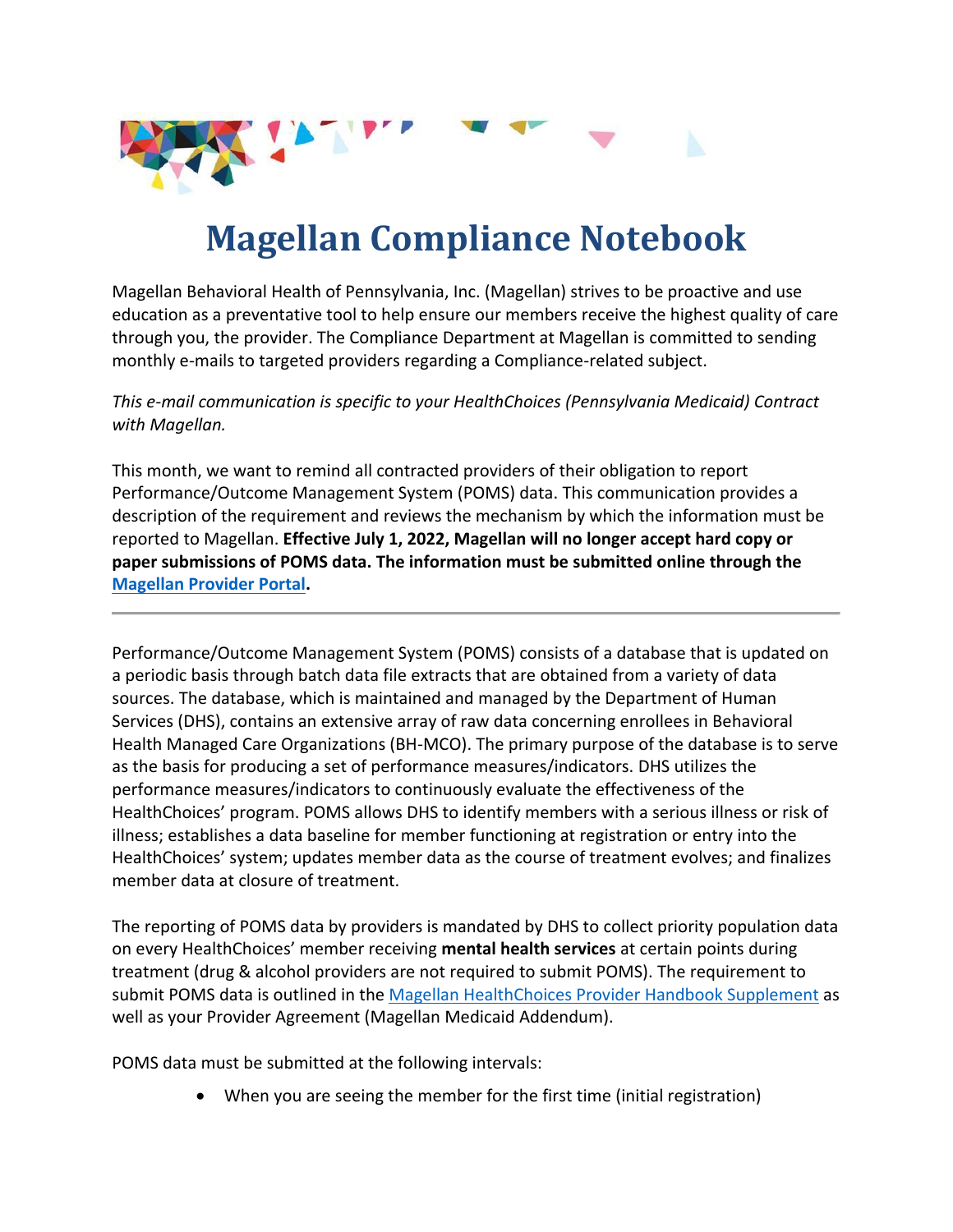- When you are seeing the member for the first time under HealthChoices (the member may have seen you as a fee-for-service patient and subsequently converted to HealthChoices)
- When you are seeing the member for the last time (either termination from your care, if the member is moving to another provider; or closure, if the member is ending all mental health treatment)
- Whenever there is a change in any POMS element.

POMS data that must be submitted includes the following elements:

- Member name
- Member ID (Medicaid ID)
- Member DOB
- Registration date (member's initial appointment date with the provider)
- Close date, if applicable (member's discharge date from the provider)
- Close reason, if applicable
- Member's priority population designation
- Member's race
- Member's ethnicity
- Member's vocational or educational status
- Member's living status
- Child/Adolescent school information, if applicable (including attendance, behavior and performance)

Magellan has an online web tool for collecting the data required for the HealthChoices mandated reporting of POMS. Online entry includes user friendly access and search functions allowing for a time efficient data entry process by providers. Individuals submitting POMS data on behalf of a provider must have a log-in for the Magellan Provider Portal (magellanprovider.com). After successful log-in, users should look for "PA Outcomes Measurement" under "My Practice."

If a user needs access to "PA Outcomes Measurement", but it does not appear in your menu, please use the 'Get My Messages' application to send a message through the site or email [ProviderServices@magellanhealth.com](mailto:ProviderServices@magellanhealth.com) directly to request access to the application.

## **Effective July 1, 2022, Magellan will no longer accept paper or hard copy submission of POMS data. All POMS data must be submitted online through the [Magellan Provider Portal.](http://www.magellanprovider.com/)**

As a reminder, providers that are submitting Treatment Authorization Requests (TARS), must attest on the cover sheet for every authorization request that they are submitting POMS data on the **[Magellan Provider Portal.](http://www.magellanprovider.com/)**